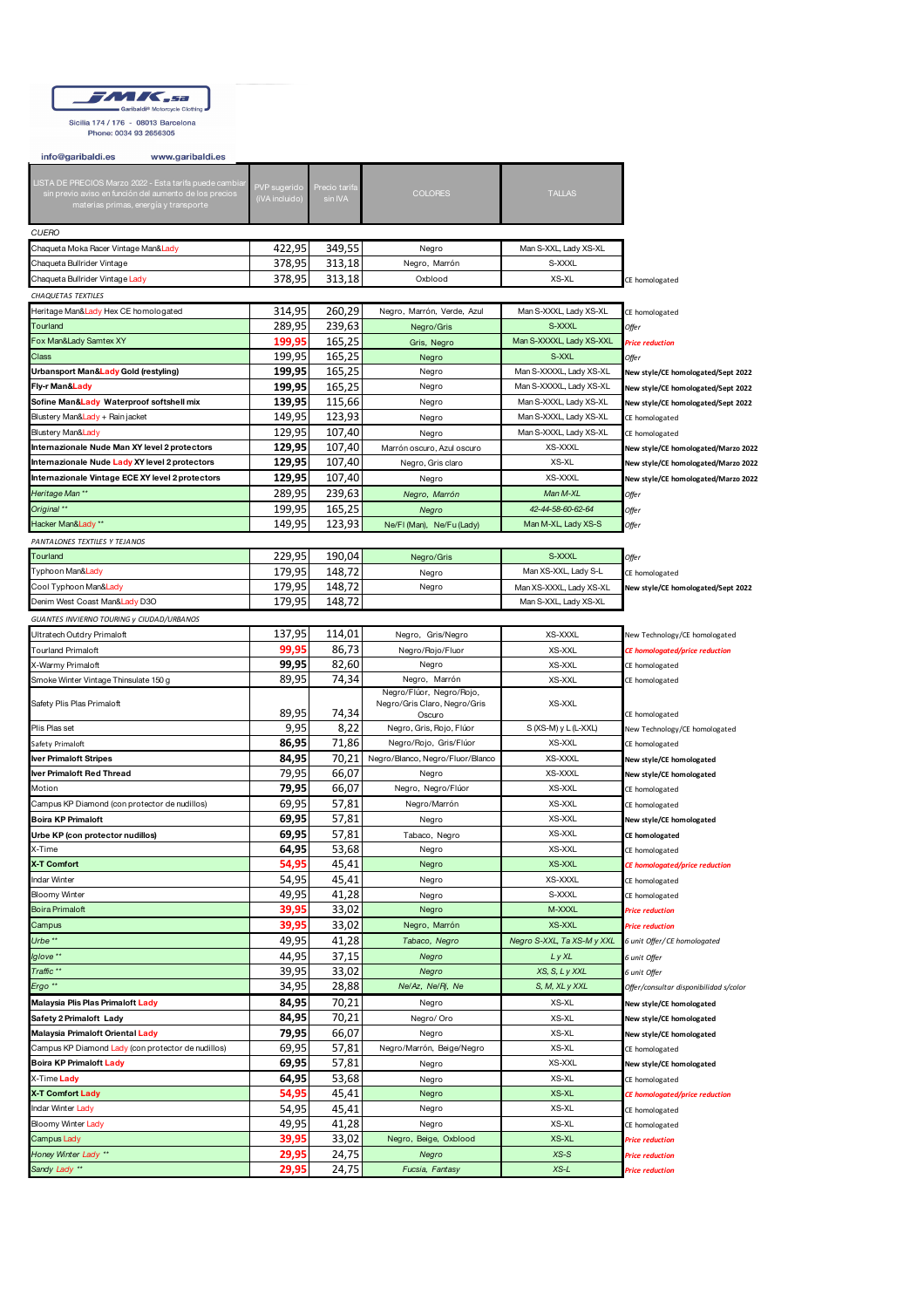|                                                       | PVP sugerido<br>Precio tarifa<br>(IVA incluido) |        | <b>COLORES</b>                                                                | <b>TALLAS</b>              |                                            |
|-------------------------------------------------------|-------------------------------------------------|--------|-------------------------------------------------------------------------------|----------------------------|--------------------------------------------|
| <b>GUANTES CALEFACTABLES</b>                          |                                                 |        |                                                                               |                            |                                            |
| Sottozero Split Extreme Weather 3000 MaH battery      | 299,95                                          | 247,89 | Negro                                                                         | S-XXXL                     | New style/2 heating areas/CE homologated   |
| <b>TCS Booster Primaloft</b>                          | 279,95                                          | 231,36 | Negro                                                                         | S-XXXL                     | New style/heated fingertips/CE homologated |
| Sottozero Split Extreme Weather 3000 MaH battery Lady | 299,95                                          | 247,89 | Negro                                                                         | S-XXXL                     | New style/2 heating areas/CE homologated   |
| <b>TCS Booster Primaloft Lady</b>                     | 279,95                                          | 231,36 | Negro/Oro                                                                     | XS-XL                      | New style/heated fingertips/CE homologated |
| Batería Sottozero Split Man&Lady 3000 MaH 1 unidad    | 49,95                                           | 41,28  |                                                                               |                            |                                            |
| Batería TCS 2200 MaH 1 unidad                         | 47,95                                           | 39,63  |                                                                               |                            |                                            |
| Batería TCS Lady 2200 MaH 1 unidad                    | 47,95                                           | 39,63  |                                                                               |                            |                                            |
| Batería Sottozero Dupont 2200 MaH 1 unidad            | 47,95                                           | 39,63  |                                                                               |                            |                                            |
| Cargador baterías TCS                                 | 42,95                                           | 35,50  |                                                                               |                            |                                            |
| Cargador baterías Sottozero                           | 42,95                                           | 35,50  |                                                                               |                            |                                            |
| Cargador mechero moto guantes TCS                     | 41,95                                           | 34,67  |                                                                               |                            |                                            |
| Cargador USB guantes TCS moto                         | 31,95                                           | 26,40  |                                                                               |                            |                                            |
| GUANTES RACING, TOURING y CIUDAD URBANOS              |                                                 |        |                                                                               |                            |                                            |
| Gladius Kangaroo                                      | 159,95                                          | 132,19 | Negro                                                                         | XS-XXL                     | CE homologated                             |
| Nexus Gari Black                                      | 124,95                                          | 103,26 | Negro/FI/BI/Rj                                                                | XS-XXL                     | CE homologated                             |
| Nexus Gari White                                      | 119,95                                          | 99,13  | Blanco/Az/Ne/Rj                                                               | XS-XXL                     | CE homologated                             |
| Nexus Pro                                             | 114,95                                          | 95,00  | Negro                                                                         | XS-XXL                     | CE homologated                             |
| Carbotech                                             | 89,95                                           | 74,34  | Negro/Rojo/Blanco, Negro                                                      | XS-XXL                     | CE homologated                             |
| Scream                                                | 79,95                                           | 66,07  | Negro/Flúor, Negro/Blanco                                                     | XS-XXXL                    | CE homologated                             |
| Suntech                                               | 79,95                                           | 66,07  | Negro/Blanco/Flúor, Negro                                                     | S-XXL                      | CE homologated                             |
| Smoke Vintage                                         | 79,95                                           | 66,07  | Negro, Marrón                                                                 | XS-XXL                     | CE homologated                             |
| <b>ST Carbon</b>                                      | 76,95                                           | 63,60  | Negro, Negro/Blanco                                                           | XS-XXL                     | New style/CE homologated                   |
| <b>Ariel Plis Plas</b>                                | 76,95                                           | 63,60  | Negro, Negro/Rojo, Negro/Azul,<br>Negro/Marfil, Negro/Naranja,<br>Negro/Verde | XS-XXL                     | New style/CE homologated                   |
| Roadcuster                                            | 64,95                                           | 53,68  | Negro                                                                         | XS-XXL                     | New style/CE homologated                   |
| <b>Ariel Naked</b>                                    | 64,95                                           | 53,68  | Negro                                                                         | XS-XXL                     | CE homologated                             |
| Veneto KP (con protector de nudillos)                 | 64,95                                           | 53,68  | Tabaco, Negro                                                                 | XS-XXL                     | CE homologated                             |
| <b>Ventour Skin</b>                                   | 60,5                                            | 50,00  | Ne/Kaki, Ne/Gris, Ne/Naranja                                                  | XS-XXL                     | New style/CE homologated                   |
| Ariel                                                 | 59,95                                           | 49,55  | Negro                                                                         | XS-XXL                     | CE homologated                             |
| Civic KP (con protector de nudillos)                  | 59,95                                           | 49,55  | Beige, Negro                                                                  | XS-XXL                     | CE homologated                             |
| Indar Summer                                          | 49,95                                           | 41,28  | Negro                                                                         | S-XXXL                     | CE homologated                             |
| X-Scape                                               | 48,5                                            | 40,08  | Negro, Marrón, Azul                                                           | S-XXXL                     | New style/CE homologated                   |
| Indar Summer Vented (sin forro interior)              | 47,95                                           | 39,63  | Negro                                                                         | S-XXXL                     | CE homologated                             |
| Skip                                                  | 46,95                                           | 38,80  | Negro                                                                         | XS-XXL                     | CE homologated                             |
| Bloomy Vintage                                        | 44,95                                           | 37,15  | Negro                                                                         | S-XXXL                     | CE homologated                             |
| <b>Spritz</b>                                         | 44,95                                           | 37,15  | Negro/Fluor                                                                   | S-XXL                      | New style/CE homologated                   |
| Comfy                                                 | 39,95                                           | 33,02  | Negro, Marrón, Azul                                                           | XS-XXXL                    | New style/CE homologated                   |
| Civic                                                 |                                                 |        |                                                                               | Marrón XS-XXL, Ne S, M, Ly |                                            |
|                                                       | 39,95                                           | 33,02  | Negro, Marrón, Beige                                                          | XXL, Be L y XL             | 6 unit Offer/ CE homologated               |
| Techno                                                | 35,95                                           | 29,71  | Negro                                                                         | S-XXL                      |                                            |
| <b>Bloomy Fluor</b>                                   | 34,95                                           | 28,88  | Fantasía flúor sobre negro                                                    | S-XXXL                     | Offer/ CE homologated                      |
| Neoprene                                              | 29,95                                           | 24,75  | Negro                                                                         | XXS-XXL                    | Offer                                      |
| Custombiker                                           | 29,95                                           | 24,75  | Negro                                                                         | M-XXL                      |                                            |
| Sporlet **                                            | 59,95                                           | 49,55  | Negro                                                                         | S-XL                       | Offer                                      |
| Flow-RLady                                            | 84,95                                           | 70,21  | Negro, Blanco/Negro                                                           | XS-XL                      | CE homologated                             |
| Suntech Lady                                          | 79,95                                           | 66,07  | Negro/Blanco/Fúcsia                                                           | XS-XL                      | CE homologated                             |
| Mali Lady                                             | 72,95                                           | 60,29  | Negro/Fucsia                                                                  | XS-XL                      | CE homologated                             |
| <b>Ariel Gold Lady</b>                                | 64,95                                           | 53,68  | Negro/Oro                                                                     | XS-XL                      | CE homologated                             |
| <b>Ariel Lady</b>                                     | 59,95                                           | 49,55  | Negro/Fucsia                                                                  |                            | CE homologated                             |
| Vega Lady KP (con protector de nudillos)              | 59,95                                           | 49,55  | Negro                                                                         | XS-XL                      | CE homologated                             |
| Indar Summer Lady                                     | 49,95                                           | 41,28  | Negro                                                                         | XS-XL                      | CE homologated                             |
| X-Scape Lady                                          | 48,5                                            | 40,08  | Negro, Azul                                                                   | XS-XL                      | New style/CE homologated                   |
| Bloomy Vintage Lady                                   | 44,95                                           | 37,15  | Negro                                                                         | XS-XL                      | CE homologated                             |
| Skip Lady                                             | 43,95                                           | 36,32  | Negro                                                                         | XS-XL                      | CE homologated                             |
| Vega Lady                                             | 39,95                                           | 33,02  | Negro, Rosa                                                                   | XS-XL                      | 6 unit Offer/ CE homologated               |
| Bloomy Rosa Lady                                      | 39,95                                           | 33,02  | Fantasía rosa sobre negro                                                     | XS-XL                      | Offer/CE homologated                       |

*FRÍO Y LLUVIA*

| Cubre piernas Universal (manta)         | 29,95 |       | 24,75 Forro terciopelo, se recoge en bolsa | Talla única        | <b>Price reduction</b> |
|-----------------------------------------|-------|-------|--------------------------------------------|--------------------|------------------------|
| Pantalones Rain zipper Pro              | 54,95 | 45,41 | Negro, incluye bolsa de nylon              | S-XXXL             | New style              |
| Conjunto Rain Pro                       | 44,95 | 37,15 | Negro, incluye bolsa de nylon              | S-XXXI             | New style              |
| Chaqueta Rain Pro con ajuste en cintura | 29,95 | 24.75 | Negro, incluye bolsa de nylon              | S-XXXI             | New style              |
| Pantalones Rain Pro                     | 19,95 | 16,49 | Negro, incluye bolsa de nylon              | S-XXXI             | Tallas ampliadas       |
| Cubre manos Neoprene                    | 24,95 | 20,62 | Negro, incluye bolsa de nylon              | Talla única        | <b>Price reduction</b> |
| Cubre botas Full Sole                   | 26.95 | 22.27 | Negro, incluye bolsa de nylon              | L/M, XL/L y XXL/XL |                        |
| Cubre quantes Pioggia Split             | 16,95 | 14,01 | Nearo/Flúor                                | Talla única        | New style              |